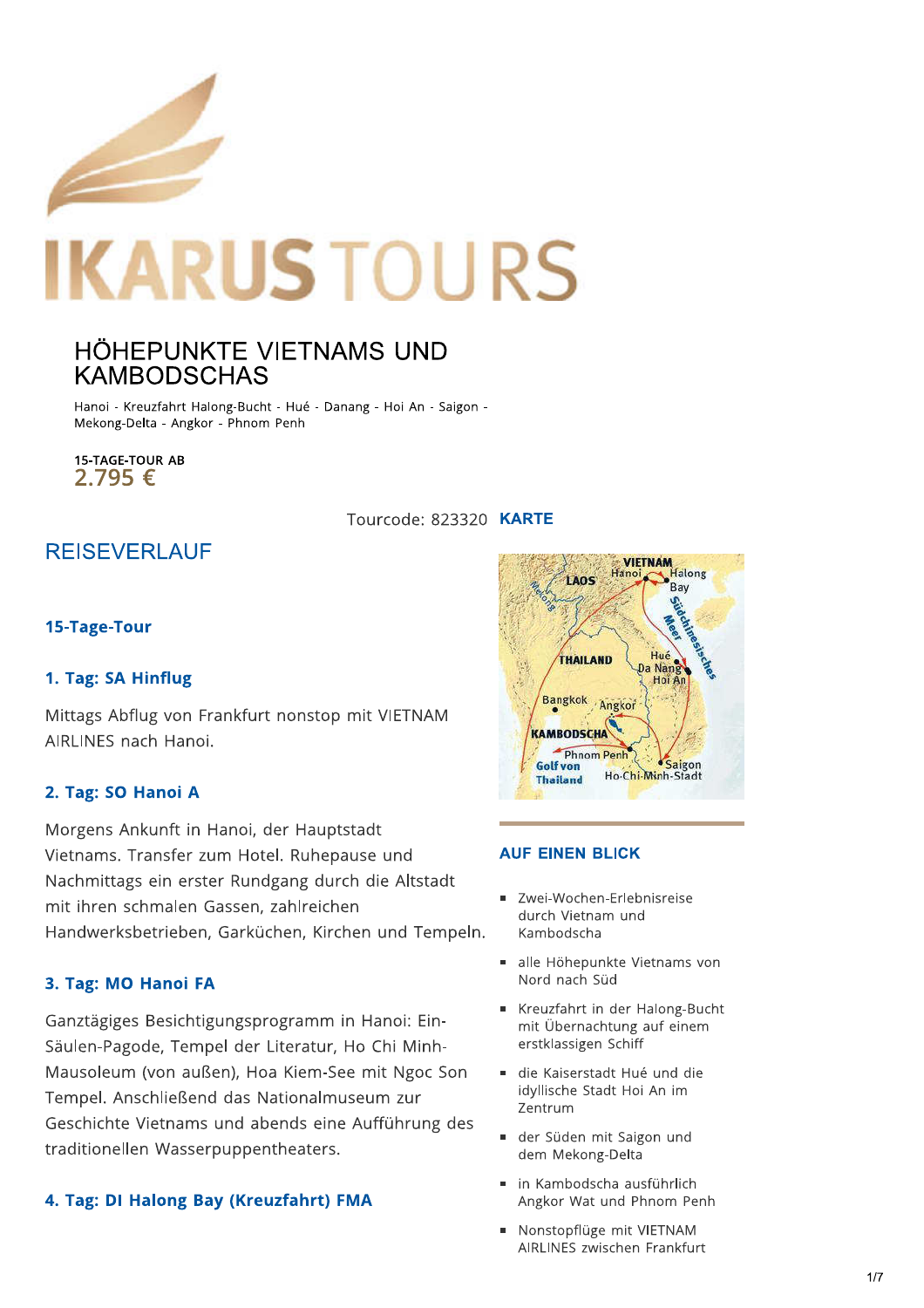3 Stunden Fahrt zur Halong-Bucht an der Südchina-See (170 km). Hier Landschaftswunder und Weltkulturerbe mit malerischer Küsten-Szenerie mit Karstkegeln und Inselchen, mit Höhlen und Grotten. Mittags Beginn der Kreuzfahrt auf unserem komfortablen Schiff durch die einzigartige Inselwelt. Übernachtung in klimatisierten Kabinen.

## 5. Tag: MI Halong - Hué FM

Vormittags Fortsetzung der Kreuzfahrt mit Besuch einer Tropfsteinhöhle. Am späten Vormittag Ausschiffung und Fahrt zurück nach Hanoi. Abends Flug nach Mittelvietnam zur alten kaiserlichen Residenzstadt Hué.

#### 6. Tag: DO Hué FA

Ausführliche Besichtigung von Hué und Umgebung: Vorm. die alte Zitadelle mit Kaiserpalast, Verbotene Purpurne Stadt, Halle der Mandarine, die Neun Dynastischen Urnen und Nagamon-Tor. Anschl. Besuch des Dong Ba-Marktes. Nachmittags Bootsfahrt auf dem Huong Giang-Fluss ("Fluss der Wohlgerüche") zur Thien Mu-Pagode, anschließend Besichtigung des Kaisergrabes von Minh Mang.

#### 7. Tag: FR Hoi An FA

Fahrt von Hué nach Danang über den Wolkenmeer-Pass (496 m), hoch über der Südchina-See gelegen. In Danang Besichtigung des Cham-Museums mit einzigartigen Exponaten der versunkenen Kultur. Weiterfahrt nach Hoi An, ein Flusshafen mit sehenswerten Tempeln und Schreinen, das Stadtbild wie seit Jahrhunderten unverändert. Nachmittags ein Rundgang in der malerischen Stadt mit Rikscha-Rundfahrt: Markt, kleiner Hafen, Altstadtgassen, Japanische Brücke und altes Privathaus einer Großfamilie.

#### 8. Tag: SA Hoi An - Saigon FA

Flug von Danang nach Saigon, einst Hauptstadt Süd-Vietnams und heute in seinem weiteren Stadtgebiet Ho-Chi-Minh-City genannt. Besichtigungsprogramm in Saigon: koloniales Viertel mit Wiedervereinigungspalast, Notre Dame Kathedrale, Zentral-Post, Altes Opernhaus (von außen). Anschließend Cholon-Distrikt und Vietnam

- Komfortreise mit erstklassigen Hotels und Halbpension
- ideale Kombinationsreise nach Indochina
- Frühbucher-Ermäßigung (2%,  $s.S.10$

#### **BILDER**

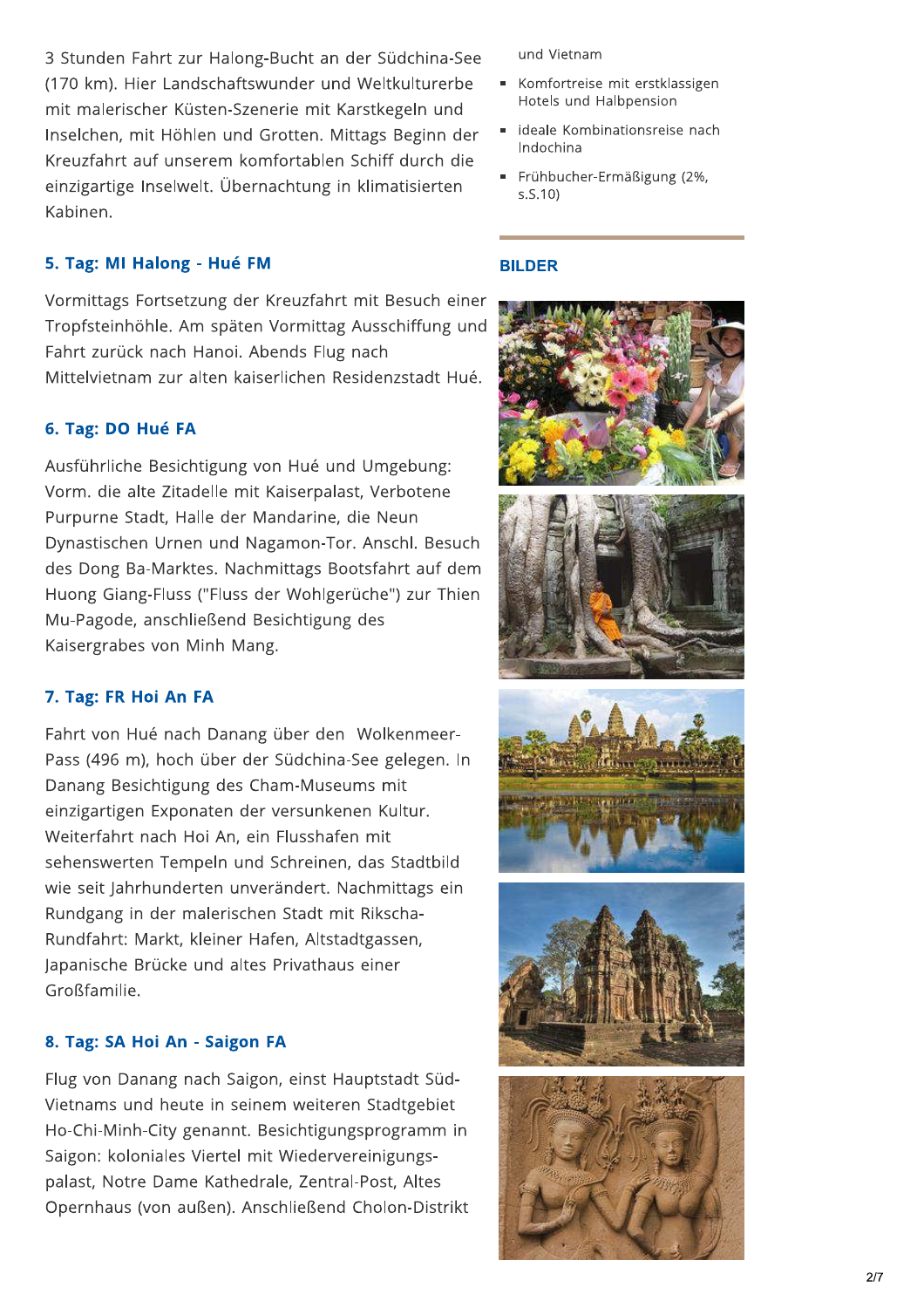mit Binh Tay-Markt, Thien Hau-Pagode der kantonesischen Gemeinde und Ben Thanh-Markt.

### 9. Tag: SO Mekong-Delta FM

Tagesausflug in das ländliche Süd-Vietnam, durch die breite fruchtbare Flussebene des Mekong. Hier im Mekong-Delta Bootsfahrt durch die vielen Wasserkanäle zu den Mekong-Flussinseln mit ihren Obst- und Gemüsegärten. Unterwegs Besuch von traditionellen Familienbetrieben. Rückfahrt nach Saigon.

#### 10. Tag: MO Angkor FA

Mittags Flug von Saigon nach Siem Reap, dem Verwaltungsort bei Angkor in Kambodscha. Nachmittags Besichtigung des gewaltigen Angkor Wat, eines der einzigartigsten sakralen Bauwerke der Welt. Hier Erlebnis des Sonnenuntergangs.

### 11. Tag: DI Angkor FA

Ausführliche Besichtigung des Zentralbezirks von Angkor: u.a. Angkor Thom mit Südtor, der Bayon, die Baphuong-Pyramide, Phimeanakas, Elefanten-Terrasse und Terrasse des Leprakönigs. Nachmittags der Tempelberg Ta Keo, die Tempel Thommanon, Chau Say Tevoda und schließlich Ta Prohm, der teilweise malerisch von Urwaldbäumen überwuchert wird und eine ganz eigene Atmosphäre ausstrahlt. Erlebnis des Sonnenuntergangs am Berg-Tempel Pre Rup.

#### 12. Tag: MI Angkor FA

Vormittags Fahrt zum ca. 20 km entfernten, besonders schönen Banteay Srei-Tempel aus dem 10. Jhd. n. Chr. Mit seinen filigranen Reliefs aus rotem Sandstein stellt er ein besonderes Zeugnis der Khmer-Kunst dar. Anschließend Besichtigung des Visnu-Tempels Banteay Samre und die Tempel von Prah Khan, Neak Pean und Ta Som.

#### 13. Tag: DO Phnom Penh FA

Mittags Flug von Siem Reap in die kambodschanische Hauptstadt Phnom Penh. Stadtrundfahrt mit Königspalast und Silber-Pagode, Wat Phnom und schließlich das National-Museum mit Khmer-Exponaten. Nachmittags Besuch von Tuol Sleng, das einstige Foltergefängnis während der Periode unter Pol Pot,

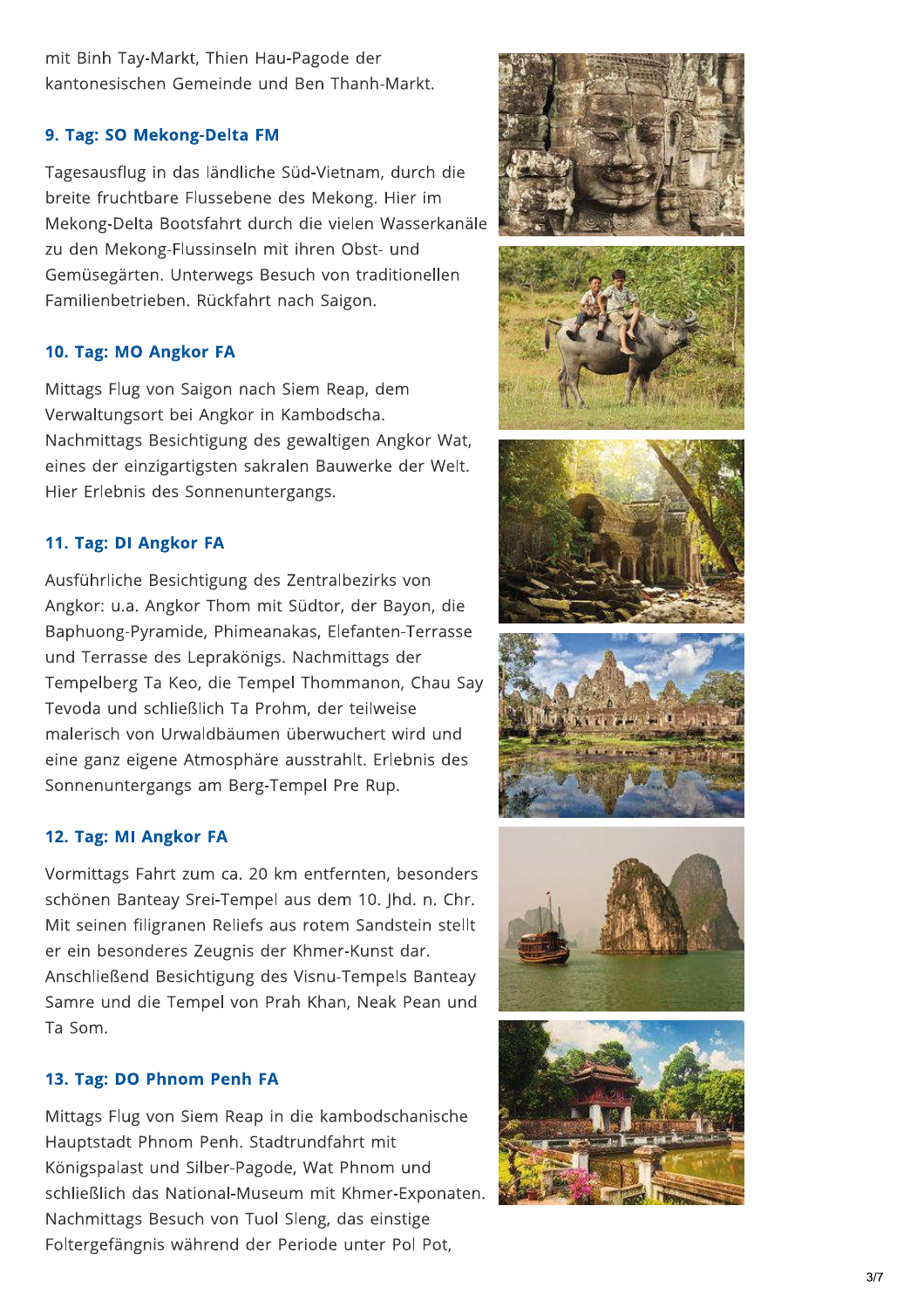heute eine Gedenkstätte und Museum (je nach Ankunftszeit in Phnom Penh wird ein Teil der heutigen Besichtigungen erst am nächsten Tag durchgeführt).

#### 14. Tag: FR Phnom Penh - Rückflug F

Morgens Besuch des farbenfrohen Zentralmarktes Psah Thmay in Phnom Penh, ein idealer Ort für einen abschließenden Bummel, wo man Kunsthandwerk und Seidenprodukte Kambodschas erstehen kann. Nachmittags Transfer und Flug nach Hanoi (Transit), von wo spätabends der Abflug nonstop nach Frankfurt erfolgt.

#### 15. Tag: SA Ankunft

Morgens Ankunft in Frankfurt.

Individuelle Verlängerung: Badeverlängerung z. B. an den Stränden von Kampong Som (Shianoukville) in Süd-Kambodscha, ca. 4 Fahrstunden entfernt. Oder Rückkehr nach Vietnam und Verlängerung an den dortigen Badeorten wie etwa Phan Thiet oder Nha Trang (Visum - doppelte Einreise notwendig). Auch eine Verlängerung in Laos, um das Indochina-Erlebnis zu komplettieren, bietet sich an.

Tourcode: 823320

# **REISEBESCHREIBUNG**

# Die Länderkombination Vietnam und Kambodscha gehört zu den beliebtesten Reiseprogrammen in

Südostasien. Beide Länder ergänzen sich in idealer Weise: Während in Vietnam das landschaftliche Erlebnis, die Begegnung mit den Menschen und das bunte asiatische Leben in den Städten fasziniert, so stehen in Kambodscha die kulturellen

Sehenswürdigkeiten im Vordergrund. Der erste Tourteil ist eine konzentrierte und recht umfassende Erkundung Vietnams, danach schließen sich die Höhepunkte Kambodschas an. Wir bereisen Vietnam von Nord nach Süd: Die pittoreske Halong-Bucht mit seinen unzähligen Inseln, Felsformationen und Höhlen, das kulturelle Zentrum rund um die Kaiserstadt Hué und im Süden das Flusslabyrinth des Mekong-Deltas. Dazwischen die Metropolen Hanoi und Saigon. In Kambodscha schließlich das gigantische Tempelfeld von Angkor Wat und Umgebung, eines der faszinierendsten Tourziele in ganz Asien, vielleicht sogar weltweit. Abschließend die kambodschanische Hauptstadt Phnom Penh am









#### » Diashow

### **HOTELÜBERSICHT**

| Ort                    | Hotel                        | Ün |  |
|------------------------|------------------------------|----|--|
| Hanoi                  | MERCURE LA<br>GARE ****      | 2  |  |
| Halong<br>Bay          | <b>BHAYA CRUISE</b><br>****  | 1  |  |
| Hué                    | CHERISH ****                 | 2  |  |
| Hoi An                 | <b>TRAILS RESORT</b><br>**** |    |  |
| Saigon                 | EQUATORIAL<br>*****          | 2  |  |
| Siem<br>Reap           | LOTUS BLANC<br>****          | 3  |  |
| Phnom<br>Penh          | SUNWAY ****                  | 1  |  |
| Anderungen vorbehalten |                              |    |  |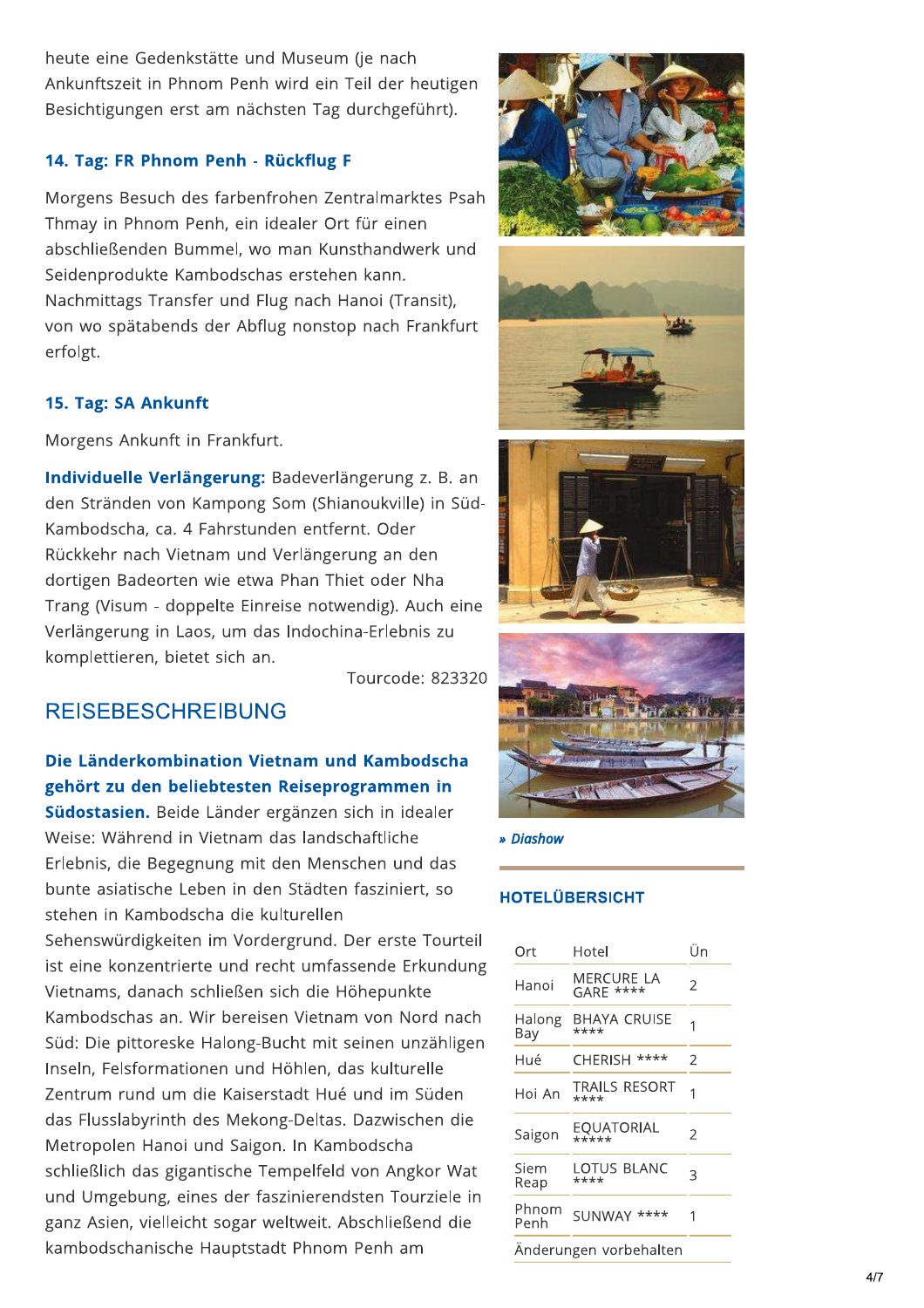Mekong mit ihrem Königspalast und schönen Pagoden. Durch die intensiven Anstrengungen der letzten Jahre finden wir in beiden Ländern inzwischen eine hochentwickelte touristische Infrastruktur vor. Das Reisen in Vietnam und Kambodscha wird für den Teilnehmer zunehmend angenehmer, komfortabler und komplikationsloser. Dieser Entwicklung werden wir bei dieser Komfort-Reise gerecht: Durchweg erstklassige Hotels und auch Überbrücken der großen Strecken per Flug. Im Vordergrund dieser Tour steht die Begegnung mit der Kulturhistorie, mit den Menschen und mit den Landschafts-Szenerien der beiden Länder.

Tourcode: 823320

# **LEISTUNGEN**

- Linienflüge mit VIETNAM AIRLINES inkl. Steuern und Gebühren
- innerasiatische Flüge inkl. der dabei anfallenden Flughafensteuern
- Übernachtungen in Hotels entspr. Standard (Landeskat.) lt. Tourverlaufoder gleichwertig
- Mahlzeiten s. Tourverlauf (F = Frühstück, M = Mittagessen,  $A = Ab$ endessen)
- Beförderung in klimatisierten Bussen, Transfers, Besichtigungs-, Rundfahrten- und Erlebnisprogramm einschl. Eintrittsgelder
- ein Reisehandbuch nach Wahl
- örtliche, deutsch spr. Reiseleitung

Tourcode: 823320

#### PERSÖNLICHER KATALOG

Fügen Sie diese Reise Ihrem<br>persönlichen Katalog hinzu oder downloaden Sie diese Reise als PDF!

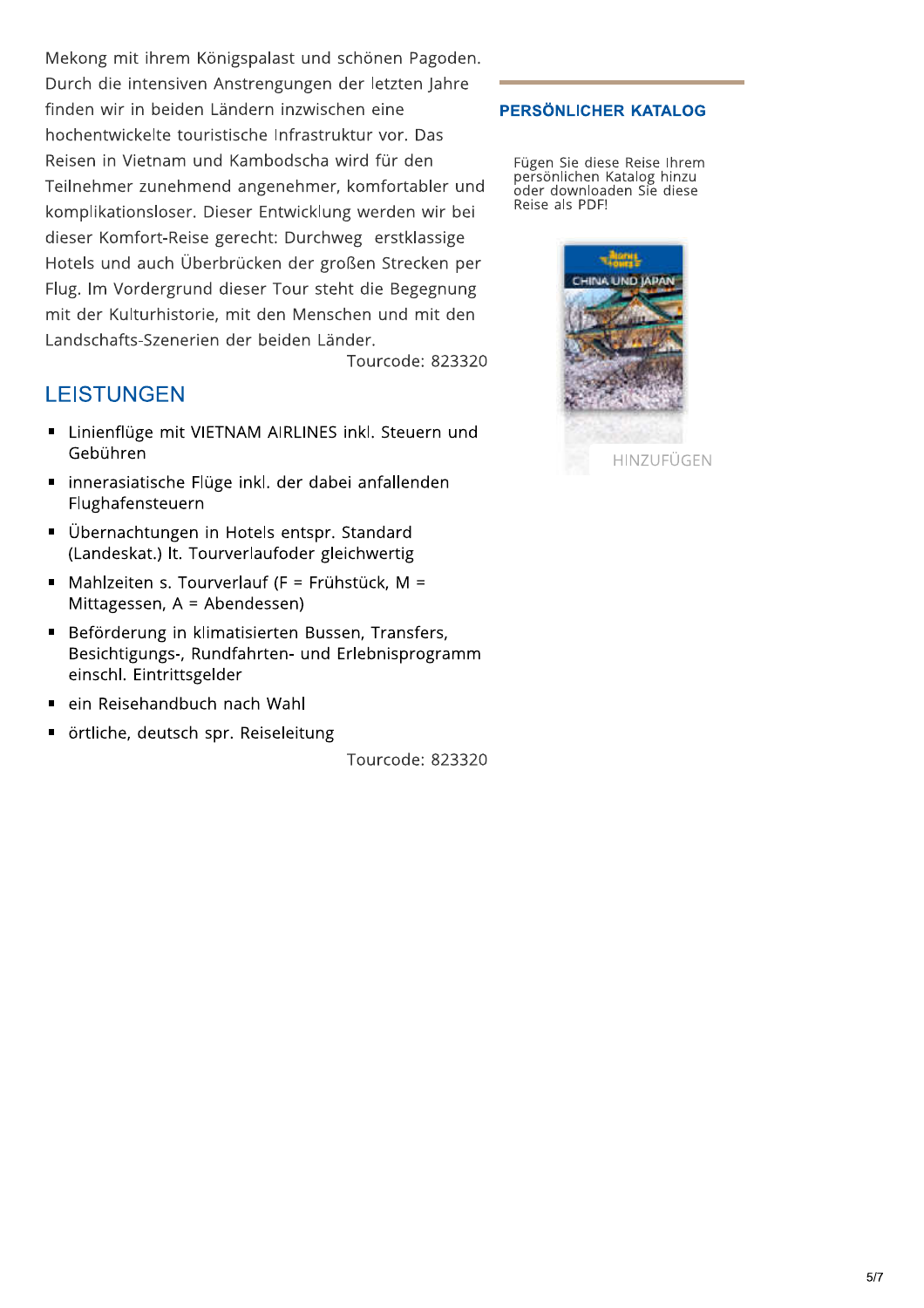| Einzelzimmerzuschlag bis<br>Termin -10:                               | 535 |
|-----------------------------------------------------------------------|-----|
| Einzelzimmerzuschlag<br>Termin -11:                                   | 595 |
| innerdt. Bahnanreise<br>(Rail&Fly):                                   | 40  |
| Aufpreis für Premium<br>Economy- oder Business-<br>Klasse auf Anfrage |     |
| * Vorschautermin s. S. 10                                             |     |
| $\mathbf{V}$ . $\mathbf{V}$                                           |     |

### Visum:

Vietnam: Z. Zt. für Deutsche bis max. 15 Tage Aufenthalt nicht erforderlich; Kambodscha: US\$ 30,- (bei Einreise)

Impfungen: nicht vorgeschrieben, Malaria-Prophylaxe empfohlen

| Mindestgruppengröße: | 11 |
|----------------------|----|
| Max. Gruppengröße:   | 20 |